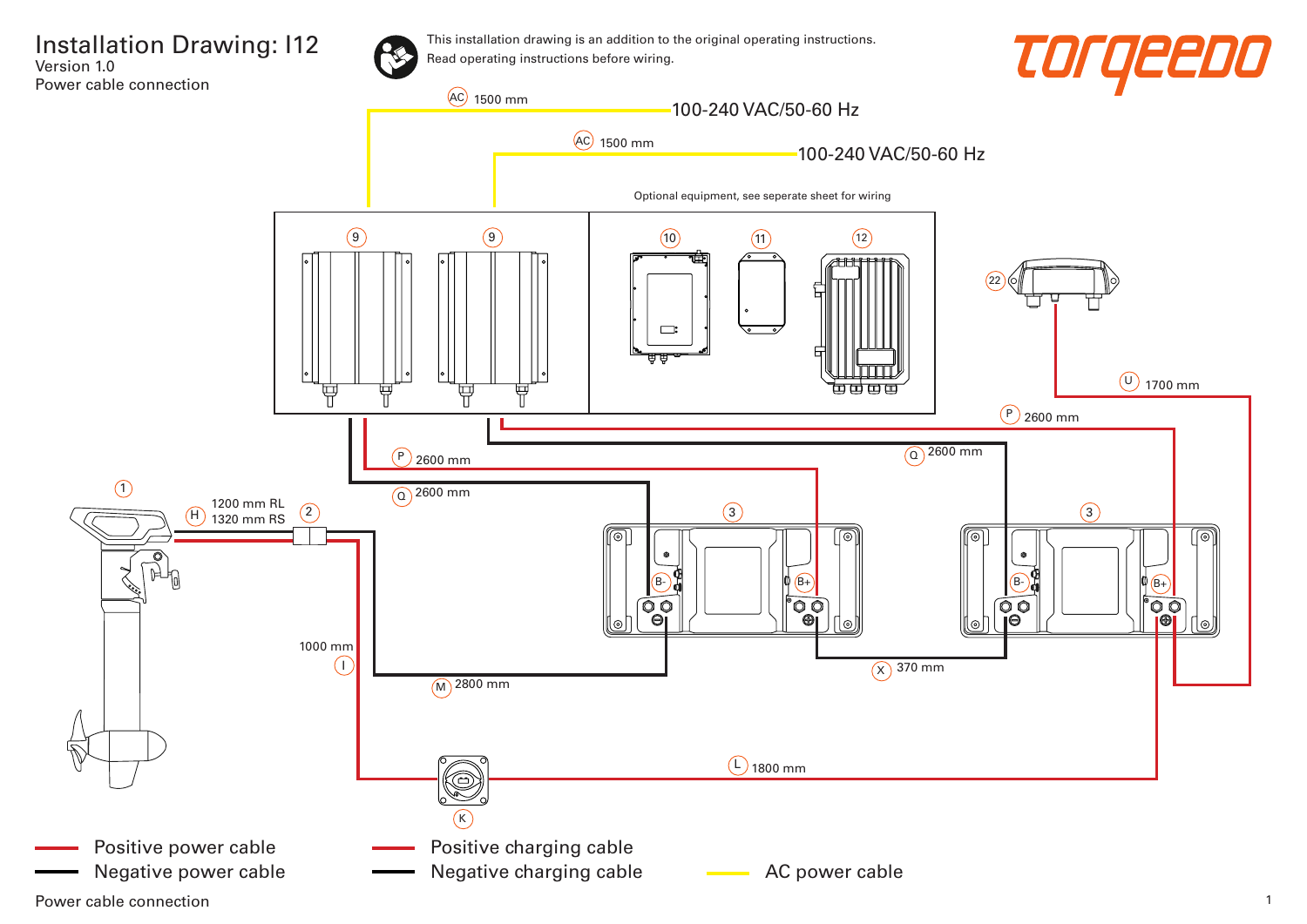Installation Drawing: I12 Version 1.0 System ground connection







Use for boats with common point for grounding

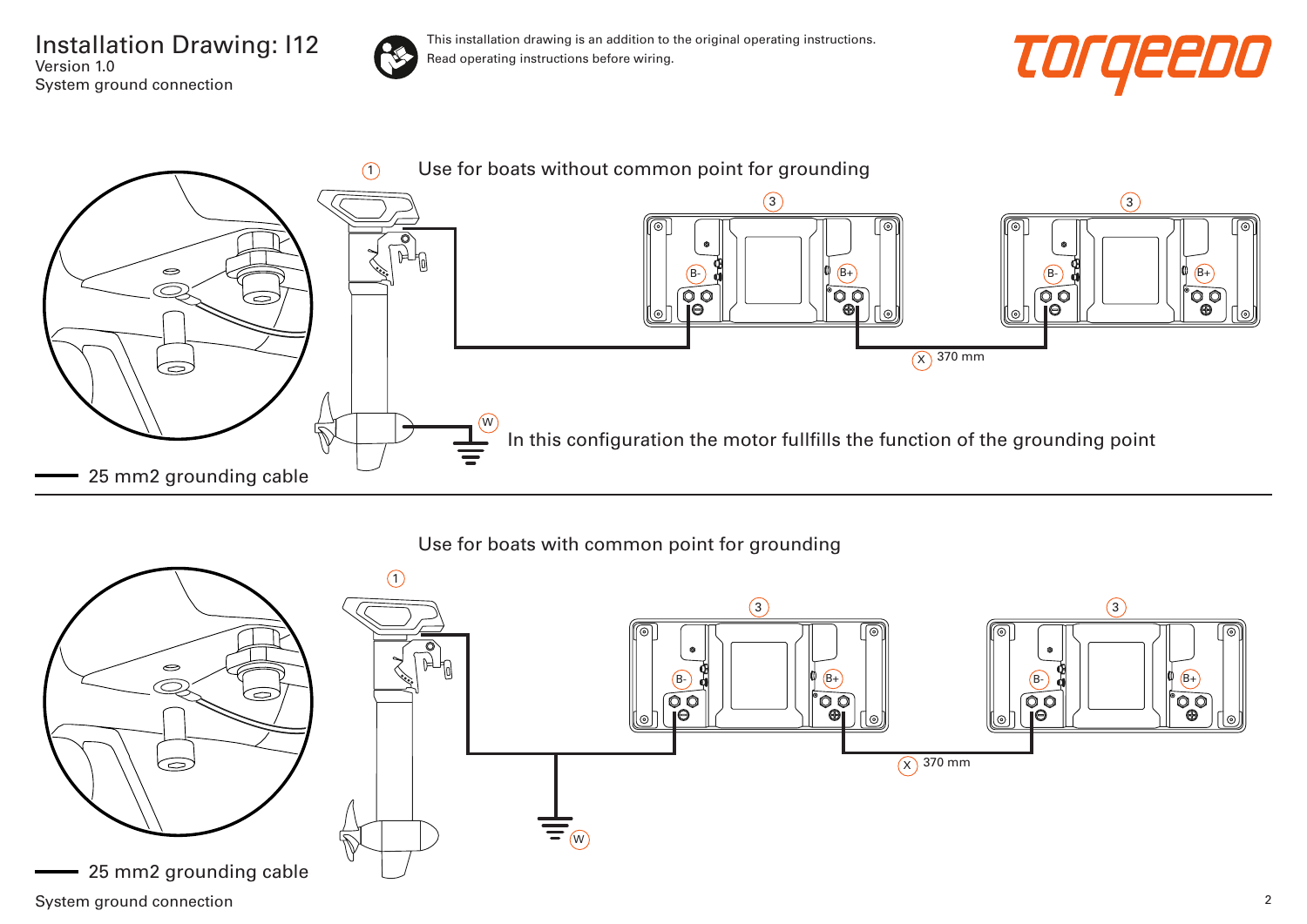Installation Drawing: I12 Version 1.0 System ground connection



This installation drawing is an addition to the original operating instructions. Read operating instructions before wiring.





In case the charger is permanently installed in the boat, the charger housing or its AC PE and battery minus pole must be connected to the common grounding point. The AC connection requires specialist knowledge and may only be carried out by qualified personnel. If necessary, have the planning and installation carried out by a specialist.

**NOTE!** To charge the batteries in the boat, a land connection in the boat with galvanic isolator or isolation transformer is required according to applicable national requirements (e.g. DIN EN ISO 13297, ABYC E-11).

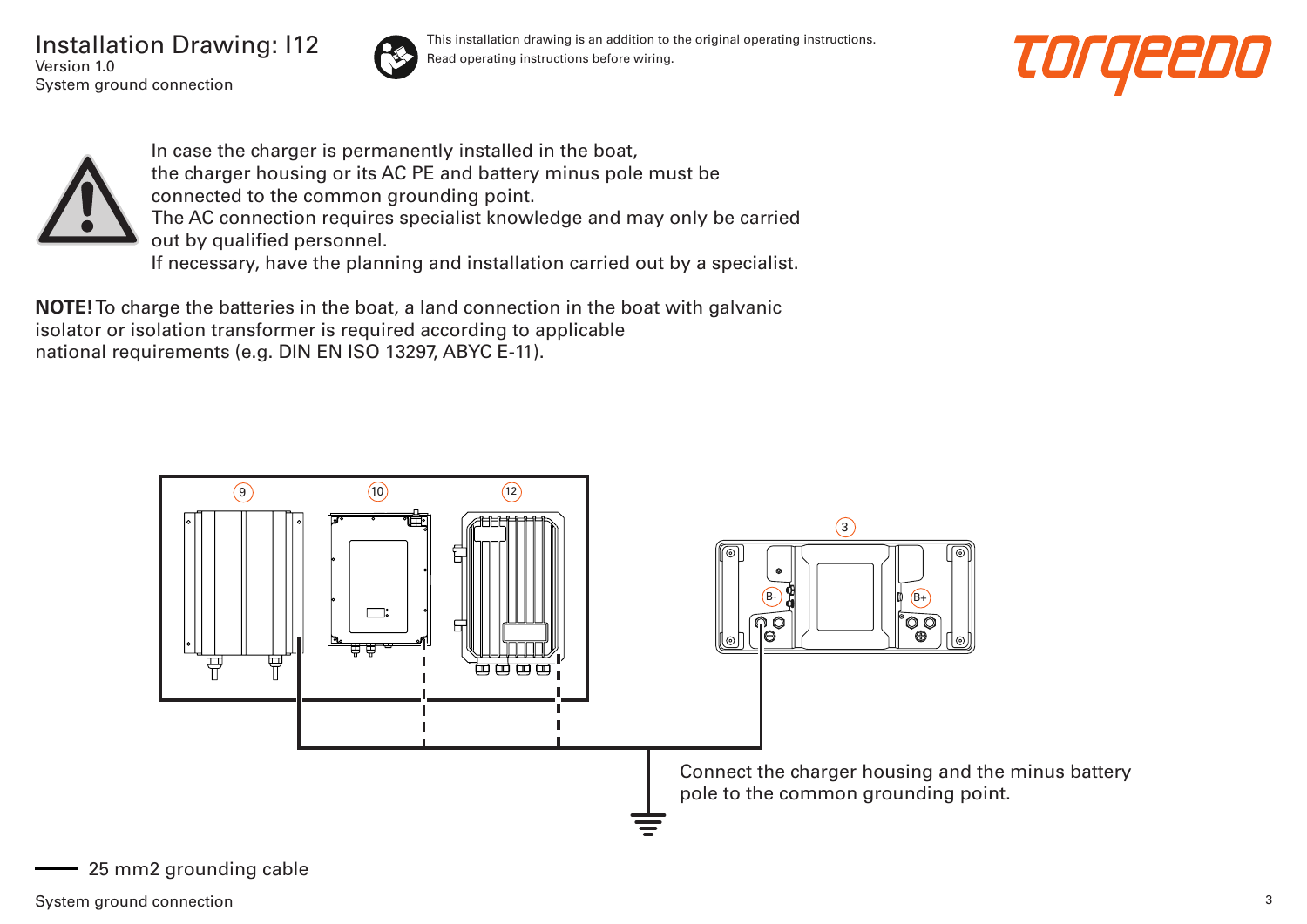Installation Drawing: I12 Version 1.0 Data cable connection





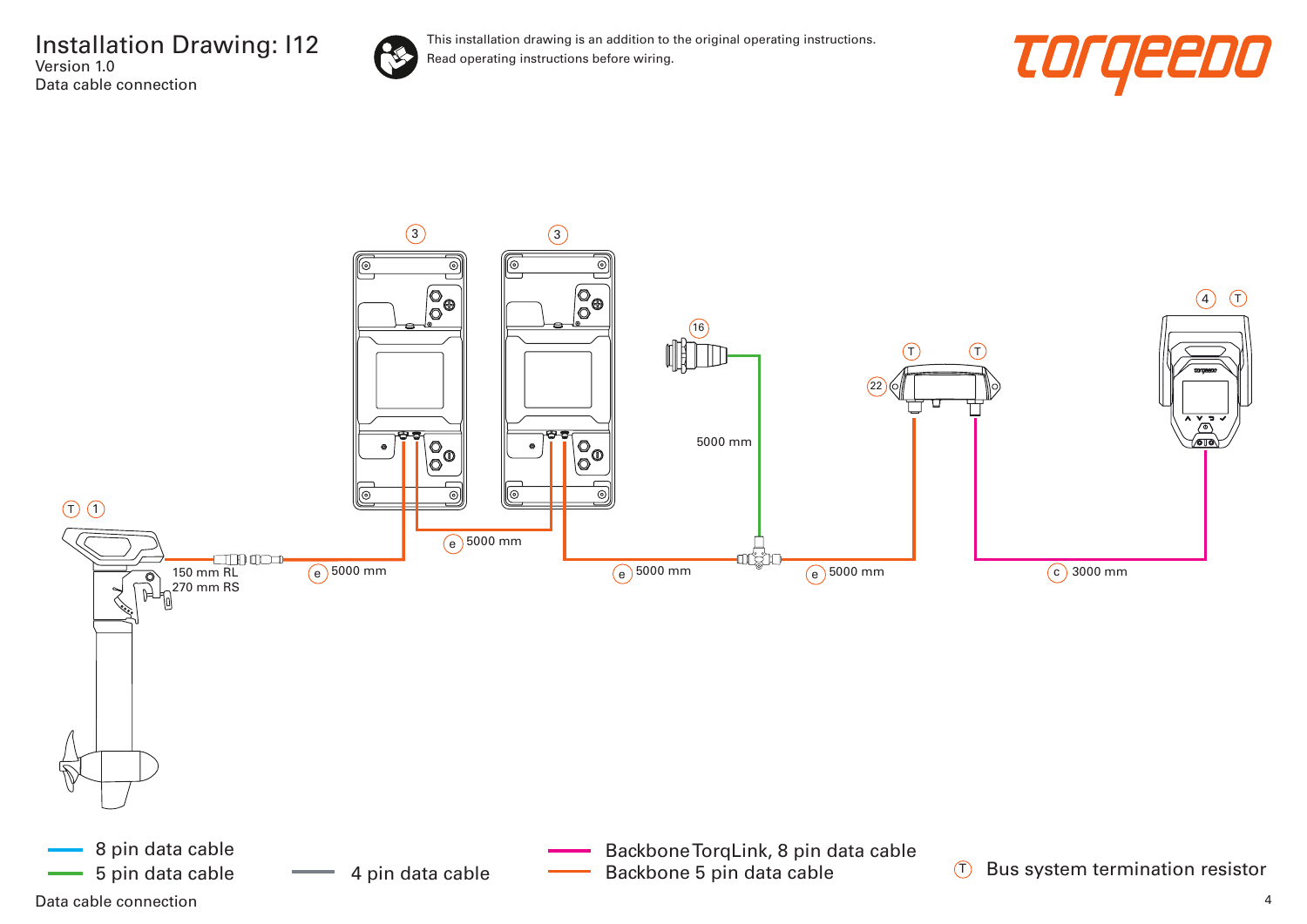## Installation Drawing: I12 Version 1.0 Bill of material/Legend/Information





| Pos.             | Item number                  | Name                                      | Remarks                                                                                                              |
|------------------|------------------------------|-------------------------------------------|----------------------------------------------------------------------------------------------------------------------|
| $\mathbf{1}$     | 1262-10<br>1263-10           | Cruise 6.0 R                              |                                                                                                                      |
| H, I, K,<br>L, M |                              | Cable set with battery switch             | See picture for cable length                                                                                         |
| $\overline{2}$   |                              | Power connector                           | max. 175 A                                                                                                           |
| e                |                              | Backbone cable 5-pin                      | 5000 mm                                                                                                              |
| X                |                              | Parallel bridge cable                     | 370 mm, 25 mm2                                                                                                       |
|                  |                              |                                           |                                                                                                                      |
| 3                | 2106-00                      | Power 24-3500                             | Select TorgLink-Battery in throttle menu!<br>Due to voltagelevel above 50 V, take care of<br>your local requirements |
| e                |                              | Backbone cable 5-pin                      | 5000 mm                                                                                                              |
|                  |                              |                                           |                                                                                                                      |
| W                |                              | System ground                             | min. 25 mm2, not included                                                                                            |
|                  |                              |                                           |                                                                                                                      |
| 16               | 2304-00                      | On/Off Switch Power 24-3500<br>with cable | 5000 mm                                                                                                              |
|                  |                              |                                           |                                                                                                                      |
| $\overline{4}$   | 1976-00                      | <b>TorgLink Throttle</b>                  |                                                                                                                      |
| $\mathbf{C}$     |                              | Backbone TorqLink cable 8-pin             | 3000 mm                                                                                                              |
|                  |                              |                                           |                                                                                                                      |
| 9                | 2206-20; 2206-30;<br>2206-40 | Charger Power 24-3500                     | 350W                                                                                                                 |
| P                |                              | + DC charge cable                         | 2600 mm; Do not extend!                                                                                              |
| Q                |                              | - DC charge cable                         | 2600 mm; Do not extend!                                                                                              |
| $B+$             |                              | + Battery pole                            |                                                                                                                      |
| $B -$            |                              | - Battery pole                            |                                                                                                                      |
| <b>AC</b>        |                              | AC power cable                            | 1500 mm                                                                                                              |
|                  |                              |                                           |                                                                                                                      |
|                  | 2217-00                      | TorqLink gateway set                      |                                                                                                                      |
| 22               | 000-00858                    | Gateway                                   |                                                                                                                      |
| $\cup$           |                              | Gateway Power cable                       | 1700 mm                                                                                                              |
| f                |                              | Adapter T-Cable 5-pin                     | 200 mm                                                                                                               |
| e                |                              | Backbone cable 5-pin                      | 5000 mm                                                                                                              |
| 13               | 000-00876                    | TorgLinkTerminator                        | <b>Bus termination resistor</b>                                                                                      |
| 18               |                              | On/Off switch with cable                  | 2000 mm                                                                                                              |

| Pos.               | Item number | Name                                          | Remarks                 |  |  |
|--------------------|-------------|-----------------------------------------------|-------------------------|--|--|
| Optional equipment |             |                                               |                         |  |  |
|                    |             |                                               |                         |  |  |
| 10                 | 2210-00     | Fast Charger Power 24-3500                    | 1700W                   |  |  |
| P                  |             | + DC charge cable                             | 2400 mm; Do not extend! |  |  |
| $\Omega$           |             | - DC charge cable                             | 2400 mm; Do not extend! |  |  |
| $B+$               |             | + Battery pole                                |                         |  |  |
| $B -$              |             | - Battery pole                                |                         |  |  |
| <b>AC</b>          |             | AC power cable                                | 2000 mm                 |  |  |
|                    |             |                                               |                         |  |  |
| 11                 | 2207-00     | Solar charge controller<br>Power 24-3500      |                         |  |  |
| P                  |             | + Charge cable                                | 1000 mm                 |  |  |
| $\Omega$           |             | - Charge cable                                | 1000 mm                 |  |  |
| $\mathsf{R}$       |             | + Input solar cable                           | 1000 mm                 |  |  |
| S                  |             | - Input solar cable                           | 1000 mm                 |  |  |
|                    |             |                                               |                         |  |  |
| 12                 | 2211-00     | Fast solar charge controller<br>Power 24-3500 |                         |  |  |
| P                  |             | + Charge cable                                | 300 mm                  |  |  |
| P <sub>1</sub>     |             | + Charge cable                                | 2200 mm                 |  |  |
| $\Omega$           |             | - Charge cable                                | 2500 mm                 |  |  |
| 21                 |             | Fuse                                          | 100 A/58 V              |  |  |
| $\mathsf{R}$       |             | + Input solar cable                           | not included            |  |  |
| S                  |             | - Input solar cable                           | not included            |  |  |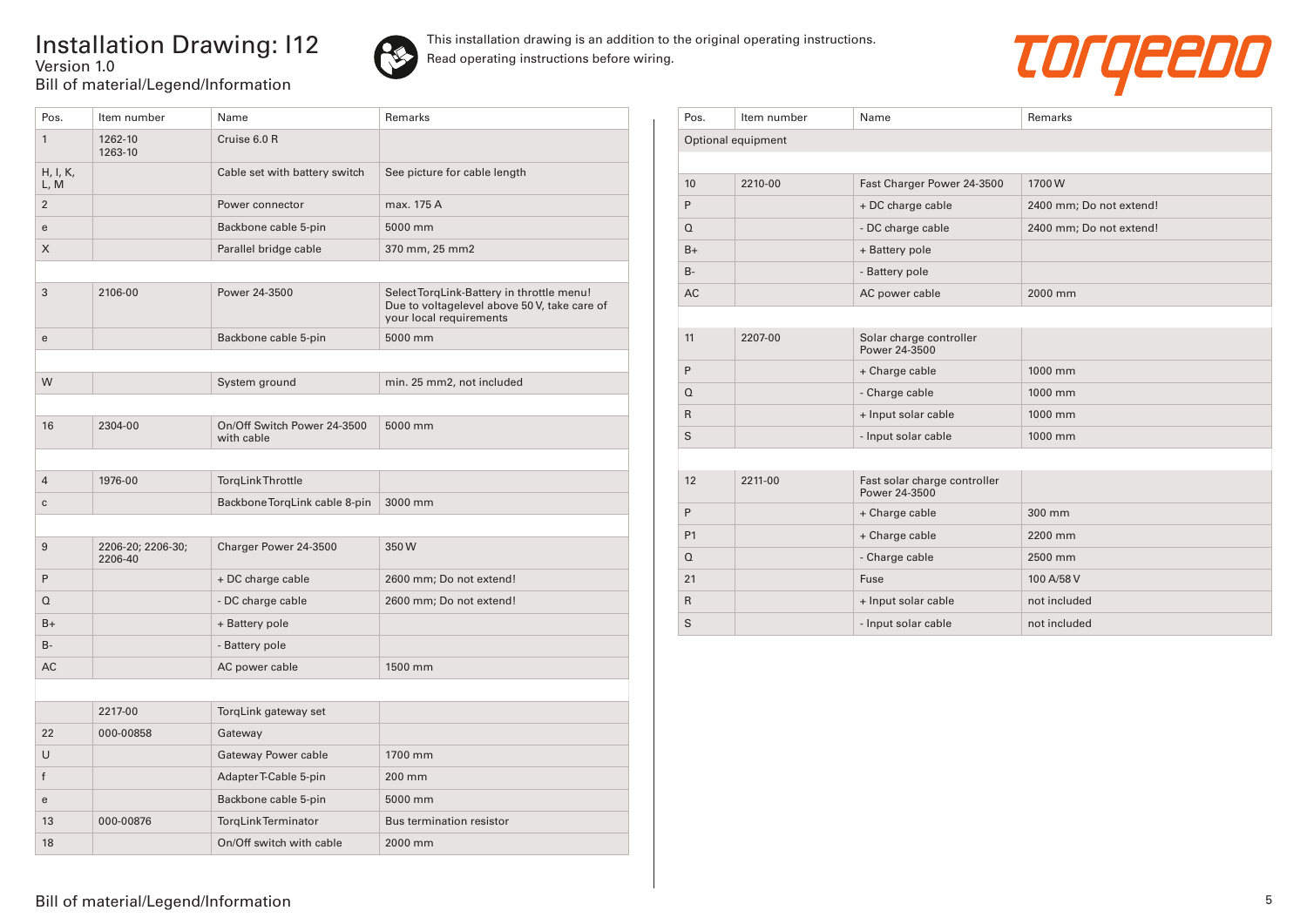

This installation drawing is an addition to the original operating instructions.

Read operating instructions before wiring.



Connect the cruise motor and terminator to each end of the backbone.

The TorqLink bus system requires a terminator (terminating resistor) at both ends of the backbone in order to function correctly.

One of the terminators is located in the "Terminator Single", "Terminator Twin", "Throttle 1918-00", "Throttle 1976-00" , the other is built into the cruise motor. Therefore, when installing, make sure that the components "Terminator" and "Cruise motor" are each connected to one end of the backbone. The connection position of the remaining components on the backbone can be freely selected.

Keep the following points in mind when planning:

- An earthing point is required for your Torqeedo system. Take into account the connection and the cables required for this in your planning. The required cable cross-sections can be found in the section Tools, equipment and material.
- First determine and plan the installation positions of all components.
- Measure the required length of the TorqLink backbone.<br>• Measure the lengths of all required stub lines (cable co
- Measure the lengths of all required stub lines (cable connection between component and TorgLink backbone).
- When planning, please note that TorqLink drop cables must not be extended. If necessary, plan the TorqLink backbone so that the components can be connected through the TorqLink drop cable without an extension. If necessary, extend the TorqLink backbone to connect a component that is far away; you can find corresponding extensions in our accessories catalogue.
- Cables must be fixed every 400 mm, plan attachment material. In places where fastening is not possible, a scuff guard must be fitted.
- Openly laid cables (e.g. inflatable boat) must be protected with chafing protection, plan sufficient material.
- When planning, please note not to bundle power cables with data or antenna cables (e.g. radios) for other loads.
- Observe the minimum bending radius of the cables when planning.
- If a second earthed onboard power system is available, ensure that both systems use a common earthing point.
- Live parts must be fitted or installed with protection against accidental contact; the necessary installation space must be taken into account during the planning stage.
- Always connect batteries as the last component to the system to avoid short circuits and voltage peaks.
- Do not extend drop cables, extend backbone if necessary.
- Protect plugs and contacts against contamination before installing them.
- Do not pull at the cables.
- Do not twist cables.
- Do not install cables in permanently wet areas such as bilges.
- Install cables free of chafing and not around sharp edges, if necessary, attach chafing protection.<br>• Maintain bending limits
- Maintain bending limits.
- Install plug connections free of tension and load.

Observe the minimum bending radius when laying all cables:



| Torgeedo data cable  | 8 x diameter                                 |
|----------------------|----------------------------------------------|
| Torgeedo power cable | 8 x diameter                                 |
| Farth cable          | see cable manufacturer's specifica-<br>tions |
| Other power cables   | see cable manufacturer's specifica-<br>tions |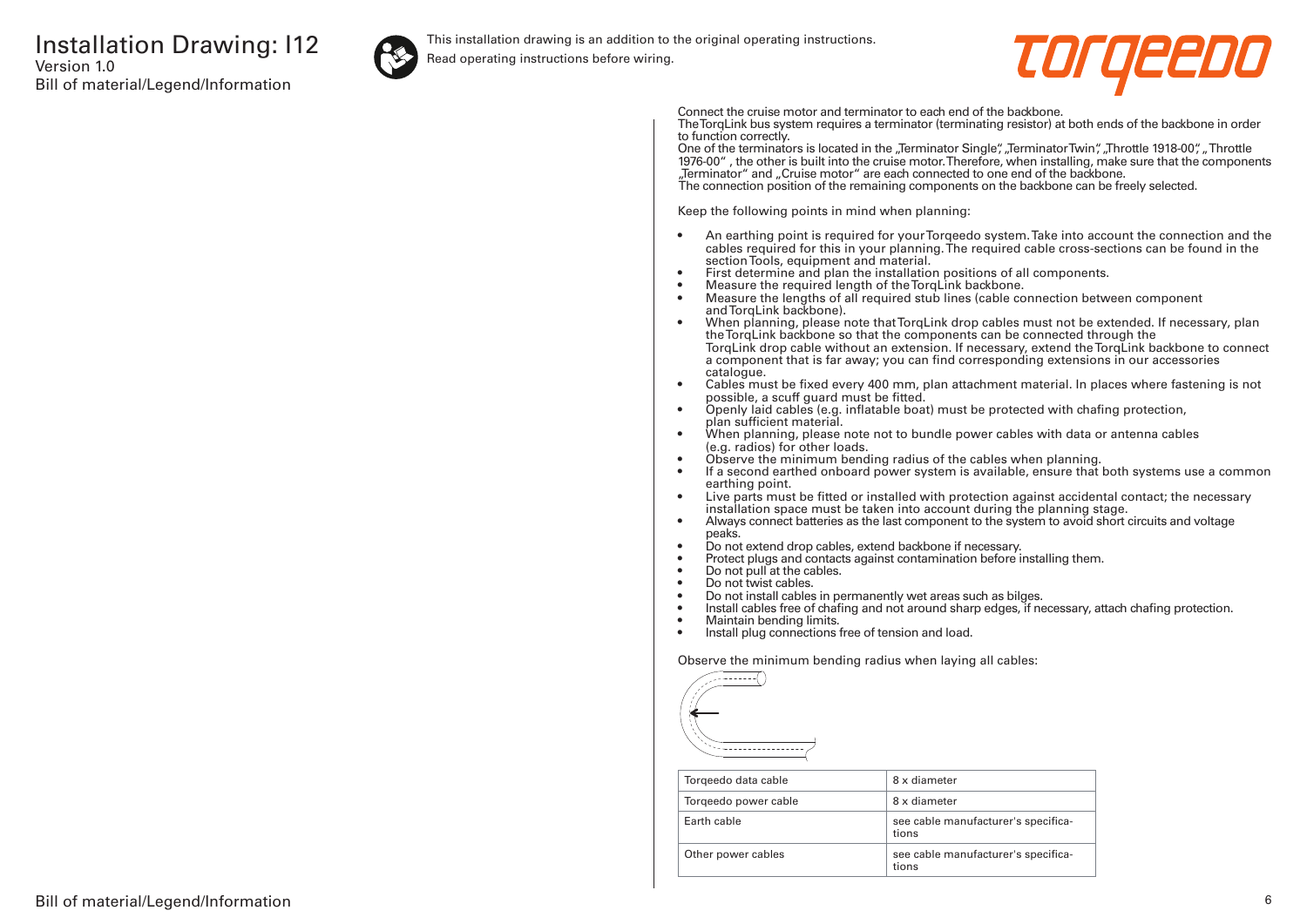Installation Drawing: I12 Version 1.0 Power cable connection





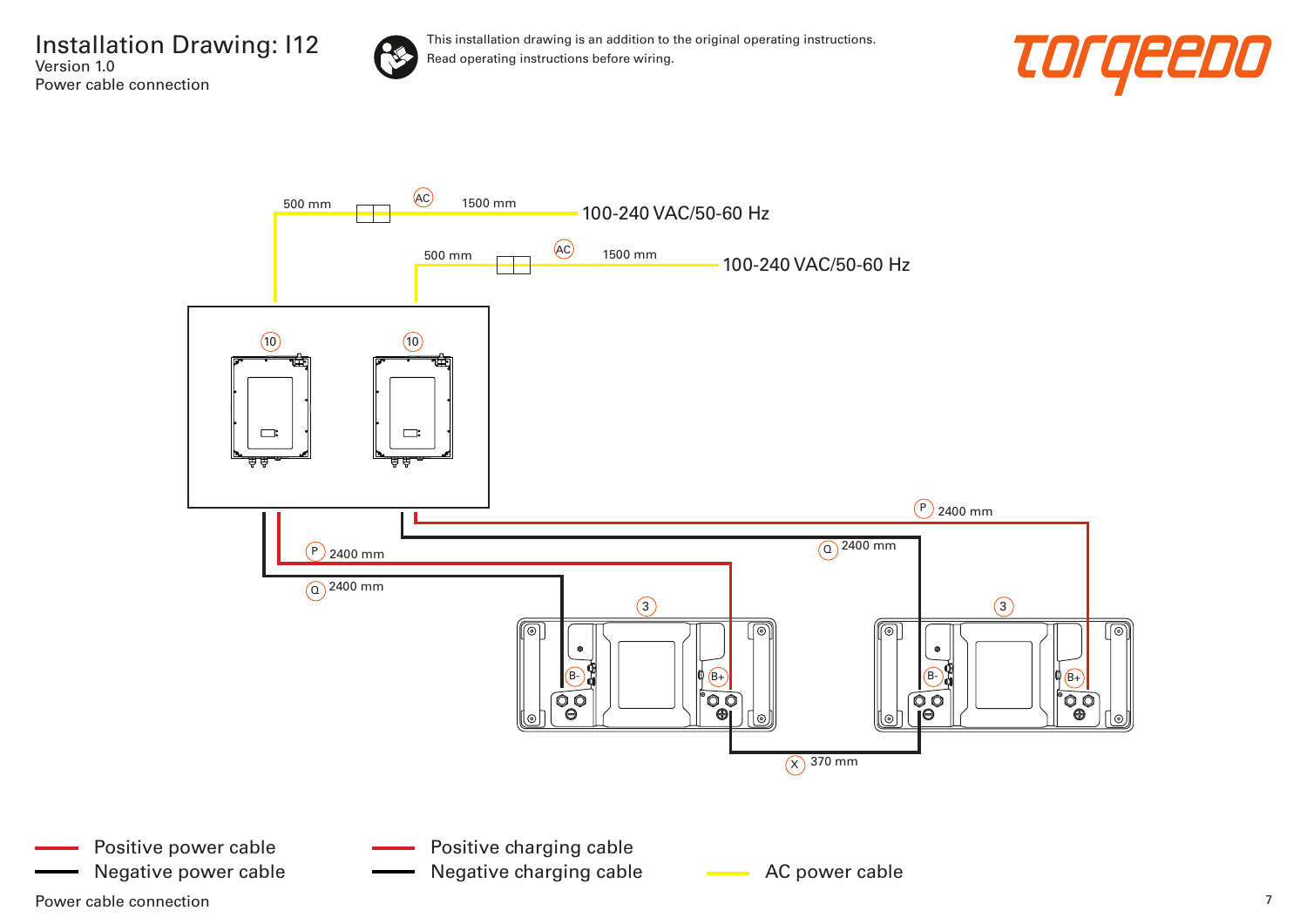Installation Drawing: I12 Version 1.0 Power cable connection